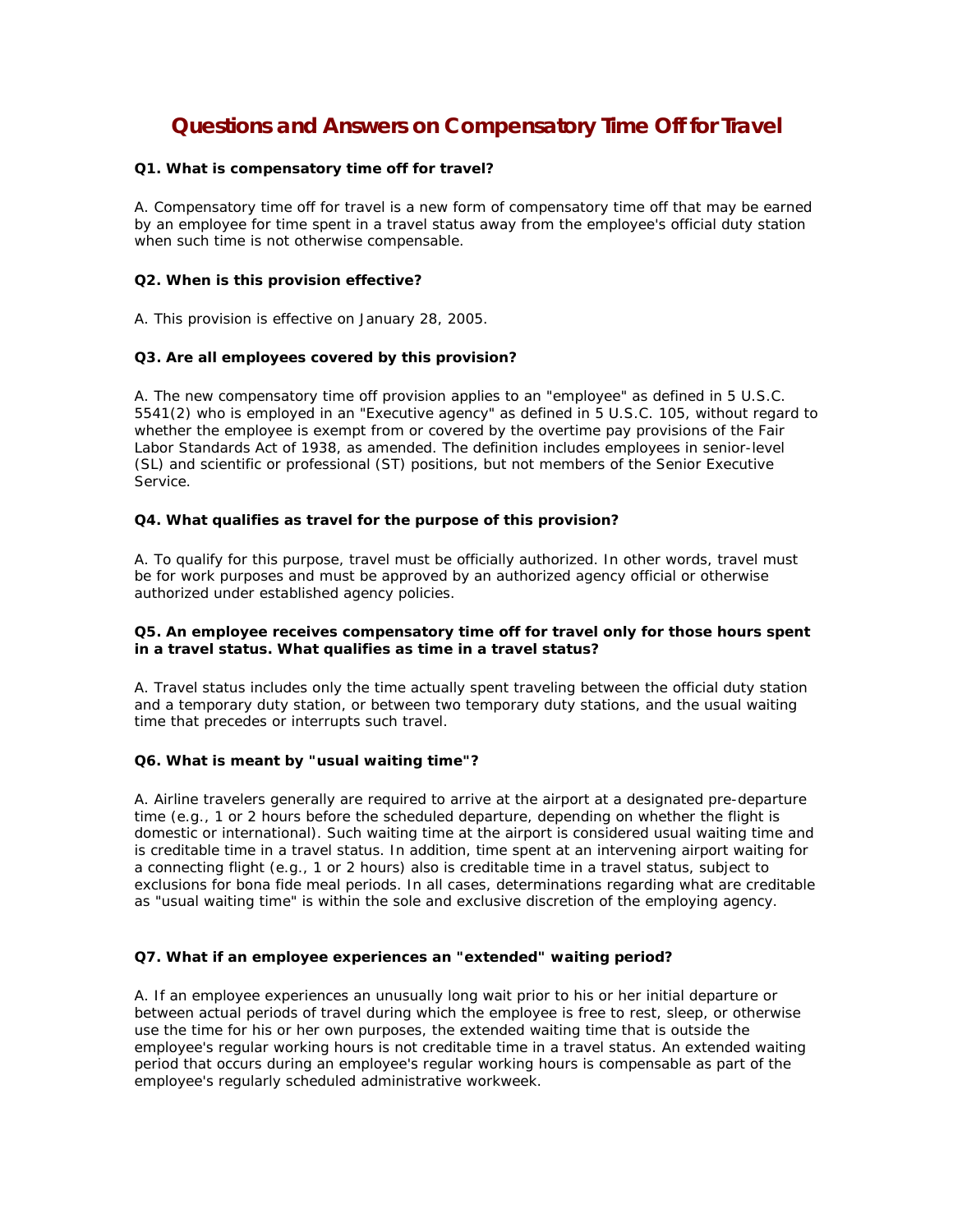## **Q8. Do meal periods count as time in a travel status?**

A. For the purpose of earning compensatory time off for travel, bona fide meal periods are not considered time in a travel status. For example, if an employee spends an uninterrupted hour eating a meal at an airport restaurant while waiting for a connecting flight, that hour is not considered time in a travel status.

## **Q9. What happens once an employee reaches a temporary duty station?**

A. Once an employee arrives at the temporary duty station, he or she is no longer considered to be in a travel status. Any time spent at a temporary duty station between arrival and departure is not creditable travel time for the purpose of earning compensatory time off.

#### **Q10. When is it appropriate for an agency to offset creditable time in a travel status by the amount of time the employee spends in normal commuting between home and work?**

A. If an employee travels directly between his or her home and a temporary duty station outside the limits of the employee's official duty station (e.g., driving to and from a 3-day conference), the agency must deduct the employee's normal home-to-work/work-to-home commuting time from the creditable travel time. The agency must also deduct an employee's normal commuting time from the creditable travel time if the employee is required—outside of regular working hours —to travel between home and a transportation terminal (e.g., an airport or train station) outside the limits of the employee's official duty station.

## **Q11. What if an employee travels to a transportation terminal within the limits of his or her official duty station?**

A. An employee's time spent traveling outside of regular working hours to or from a transportation terminal within the limits of his or her official duty station is considered equivalent to commuting time and is not creditable time in a travel status for the purpose of earning compensatory time off.

# **Q12. What if an employee travels from a worksite to a transportation terminal?**

A. If an employee travels between a worksite and a transportation terminal, the travel time outside regular working hours is creditable as time in a travel status, and no commuting time offset applies.

#### **Q13. How is compensatory time off for travel earned and credited?**

A. Compensatory time off for travel is earned for qualifying time in a travel status. Agencies may authorize credit in increments of one-tenth of an hour (6 minutes) or one-quarter of an hour (15 minutes). Agencies must track and manage compensatory time off for travel separately from other forms of compensatory time off.

#### **Q14. Is there a limitation on the amount of compensatory time off for travel an employee may earn?**

A. No.

#### **Q15. How does an employee request credit for compensatory time off for travel?**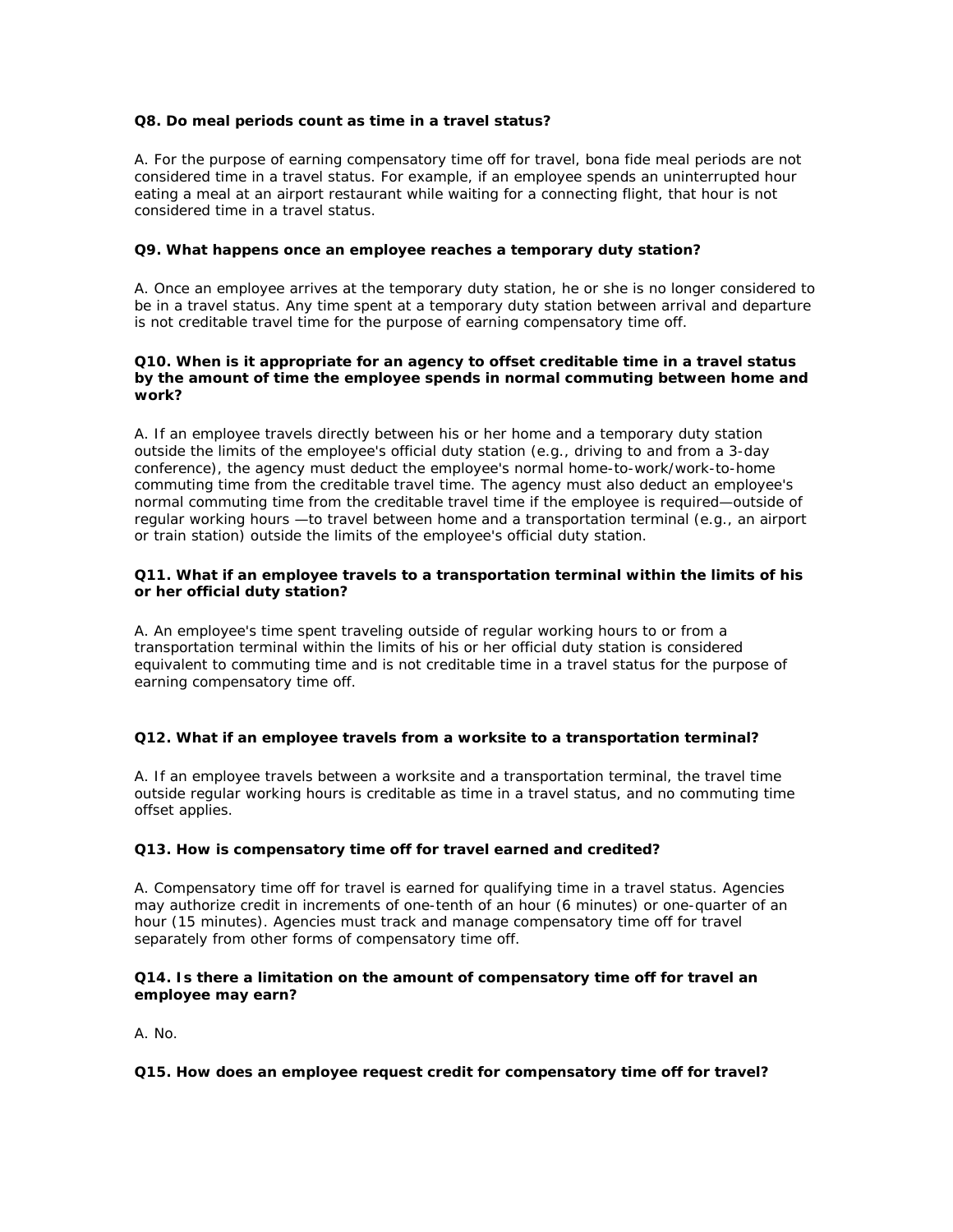A. Agencies may establish procedures for requesting credit for compensatory time off for travel. An employee must comply with his or her agency's procedures for requesting credit of compensatory time off, and the employee must file a request for such credit within the time period established by the agency.

## **Q16. How does an employee use accrued compensatory time off for travel?**

A. An employee must request permission from his or her supervisor to schedule the use of his or her accrued compensatory time off for travel in accordance with agency policies and procedures. Compensatory time off for travel may be used when the employee is granted time off from his or her scheduled tour of duty established for leave purposes. Employees must use accrued compensatory time off for travel in increments of one-tenth of an hour (6 minutes) or one-quarter of an hour (15 minutes).

## **Q17. How long does an employee have to use accrued compensatory time off for travel?**

A. An employee must use his or her accrued compensatory time off for travel by the end of the 26<sup>th</sup> pay period after the pay period in which it was earned or the employee must forfeit such compensatory time off, except in certain circumstances. (See Q18.)

## **Q18. Under what circumstances does an employee maintain credit for accrued**  compensatory time off for travel beyond the 26<sup>th</sup> pay period after the pay period in **which it was earned?**

A. Unused compensatory time off for travel will be held in abeyance for an employee who separates, or is placed in a leave without pay status, and later returns following (1) separation or leave without pay to perform service in the uniformed services (as defined in 38 U.S.C. 4303 and 5 CFR 353.102) and a return to service through the exercise of a reemployment right or (2) separation or leave without pay due to an on-the-job injury with entitlement to injury compensation under 5 U.S.C. chapter 81. The employee must use all of the compensatory time off held in abeyance by the end of the 26th pay period following the pay period in which the employee returns to duty, or such compensatory time off will be forfeited.

## **Q19. May unused compensatory time off for travel be restored if an employee does not use it by the end of the 26th pay period after the pay period in which it was earned?**

A. Except in certain circumstances (see Q18), any compensatory time off for travel not used by the end of the  $26<sup>th</sup>$  pay period after the pay period in which it was earned must be forfeited.

## **Q20. What happens to an employee's unused compensatory time off for travel upon separation from Federal service?**

A. Except in certain circumstances (see Q18), an employee must forfeit all unused compensatory time off for travel upon separation from Federal service.

## **Q21. May an employee receive a lump-sum payment for accrued compensatory time off for travel upon separation from an agency?**

A. No. The law prohibits payment for unused compensatory time off for travel under any circumstances.

**Q22. What happens to an employee's accrued compensatory time off for travel upon transfer to another agency?**